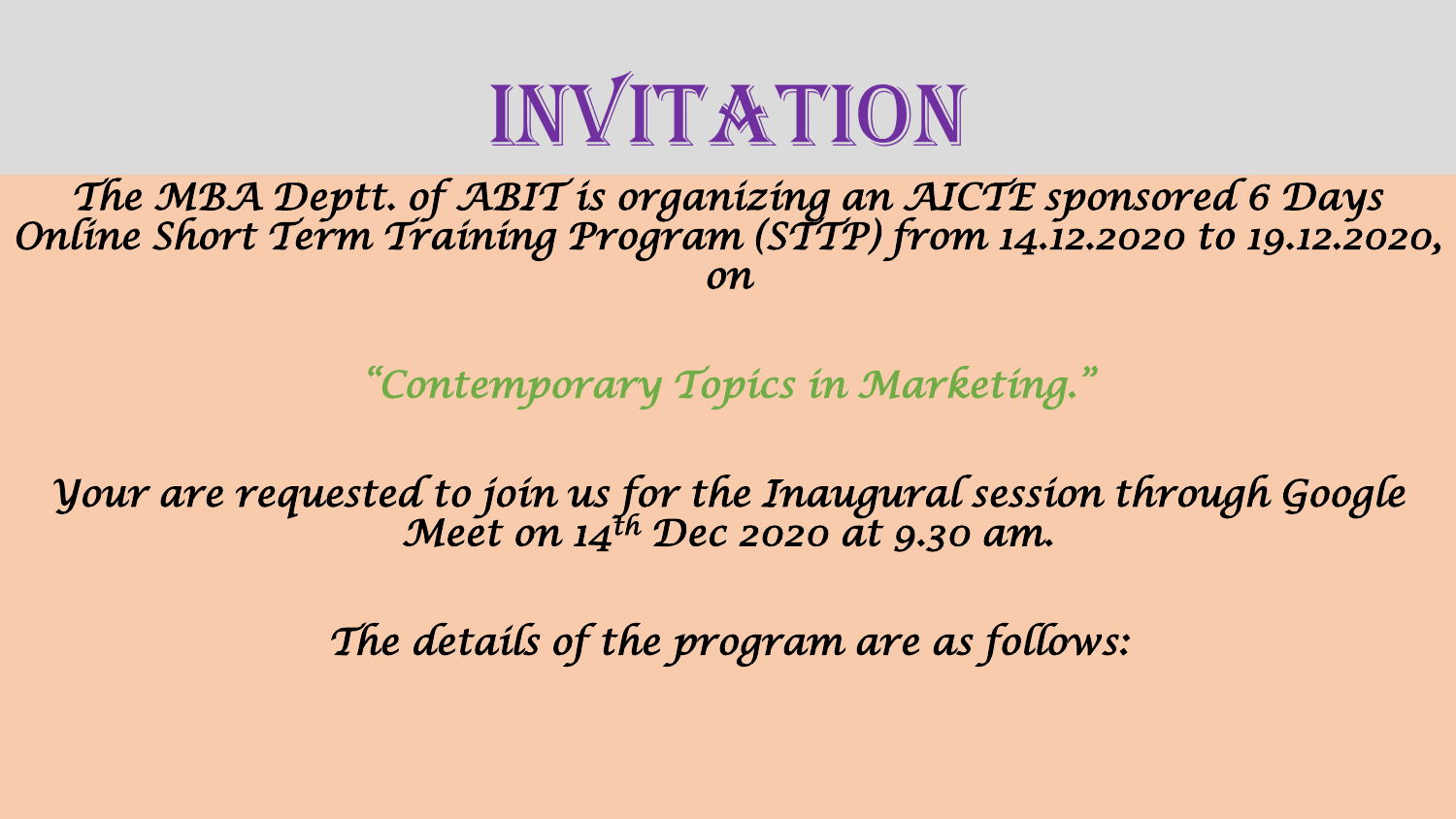## **AGENDA**

Link :- <http://meet.google.com/wtt-iapv-wxo>

- 9.30am 9.35am :– Welcome Address by Dr. Shree Kanungo, Co-Ordinator
- 9.35am 9.40am :– Address by Prof (Dr.) Leena Samantaray, Principal, ABIT
- 9.40am 9.45am :– Address by Director Er. Satyadarshi Mishra
- 9.45am 9.50am :– Address by Chief Guest, Prof (Dr.)S.R. Mohapatra, Dean Mgmt, BPUT
- 9.50am 9.55am:– Vote of Thanks by Prof (Dr.) Joysingh Mishra, HOD, MBA Deptt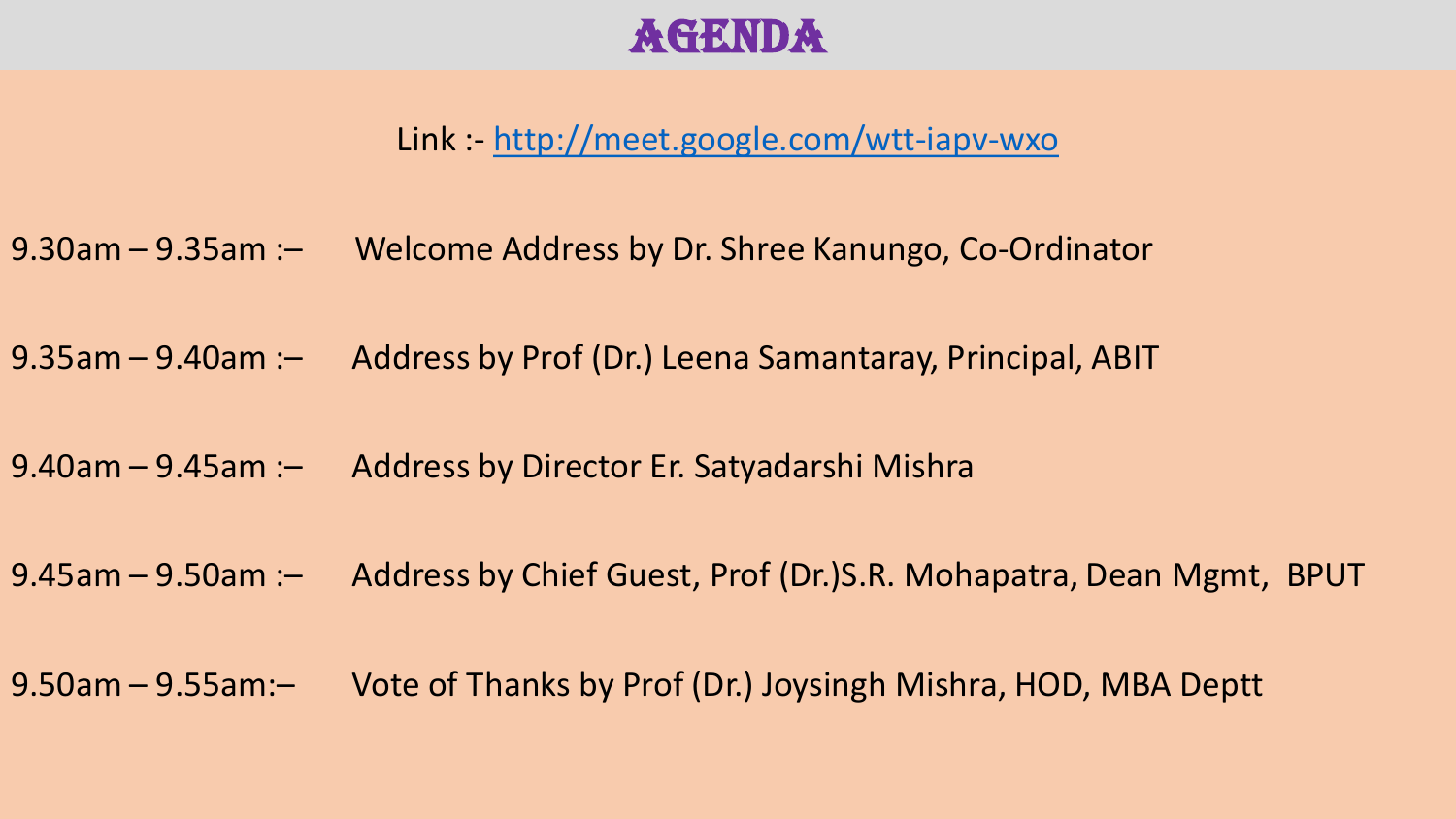## SCHEDULE

|                | Days Dates              | 10 am - 12pm (1st Session)                                                                                                            |                                                                                                                                                                                           | 2 pm - 4 pm (2nd Session)                                                                                                      |                                                                |
|----------------|-------------------------|---------------------------------------------------------------------------------------------------------------------------------------|-------------------------------------------------------------------------------------------------------------------------------------------------------------------------------------------|--------------------------------------------------------------------------------------------------------------------------------|----------------------------------------------------------------|
|                |                         | <b>Speaker</b>                                                                                                                        | <b>Topic</b>                                                                                                                                                                              | <b>Speaker</b>                                                                                                                 | <b>Topic</b>                                                   |
| 1              | 14.12.20<br>(Monday)    | <b>Session 1</b><br>Prof (Dr) S.R. Mohapatra Dean Mgmt,<br><b>BPUT</b>                                                                | <b>Dimensions of Future Marketing</b>                                                                                                                                                     | Session 2<br>Dr. Sanjay Satapathy, Prof & Dean School of Mgmt<br>& Comm., Ravenshaw University                                 | <b>Creativity, Innovation &amp; Marketing</b>                  |
| 2 <sup>2</sup> | 15.12.20<br>(Tuesday)   | <b>Session 3</b><br><b>Prof. Uma Shankar Mishra Prof. Central Analysis in SPSS for Market</b><br>University, Jaipur, Rajasthan        | <b>Business Analytics (Marketing</b><br><b>Research Analytics - Factor Analysis in</b><br><b>SPSS for exploring Consumer</b><br><b>Behavioral Dimensions and Cluster</b><br>Segmentation) | <b>Session 4</b><br>Dr. S.B.Dash, Prof (Mktg), IIM Lucknow                                                                     | <b>Market Research during the time of</b><br><b>COVID</b>      |
| $\mathbf{3}$   | 16.12.20<br>(Wednesday) | <b>Session 5</b><br>Prof. (Dr) Sanjay Patro, Prof (Mktg)<br><b>XLRI, Jamshedpur</b>                                                   | <b>Product Management</b><br><b>Emerging Horizons in New Product</b><br>Management)                                                                                                       | Session 6<br>Dr. Biplab Dutta, Asso. Prof, VGSOM, IIT Kharagpur Service Marketing                                              |                                                                |
| 4              | 17.12.20<br>(Thursday)  | <b>Session 7</b><br>Dr. Ajitabh Dash, Asst. Prof Birla Global Digital Marketing (Tools of Marketing<br><b>University, Bhubaneswar</b> | in Digital Marketing)                                                                                                                                                                     | <b>Session 8</b><br>Dr. Ajitabh Dash, Asst. Prof Birla Global University, Digital Marketing (Tools of Marketing<br>Bhubaneswar | in Digital Marketing)                                          |
| 5              | 18.12.20<br>(Friday)    | <b>Session 9</b><br>Dr. Sunil Ku Pradhan, Asst Prof,<br><b>Berhampur University</b>                                                   |                                                                                                                                                                                           | Session 10<br>Prof (Dr) Maheswar Sahu, G. Deptt of Commerce,<br><b>Utkal University</b>                                        | Marketing of services with ref to<br><b>Financial Products</b> |
| 6              | 19.12.20<br>(Saturday)  | <b>Session 11</b><br>Dr. T.K. Pany, Associate Prof (Mktg)<br><b>Ravenshaw University</b>                                              | <b>Consumer Behaviour (Changing</b><br><b>Pattern in Buying Behaviour)</b>                                                                                                                | <b>Online Exam</b>                                                                                                             |                                                                |